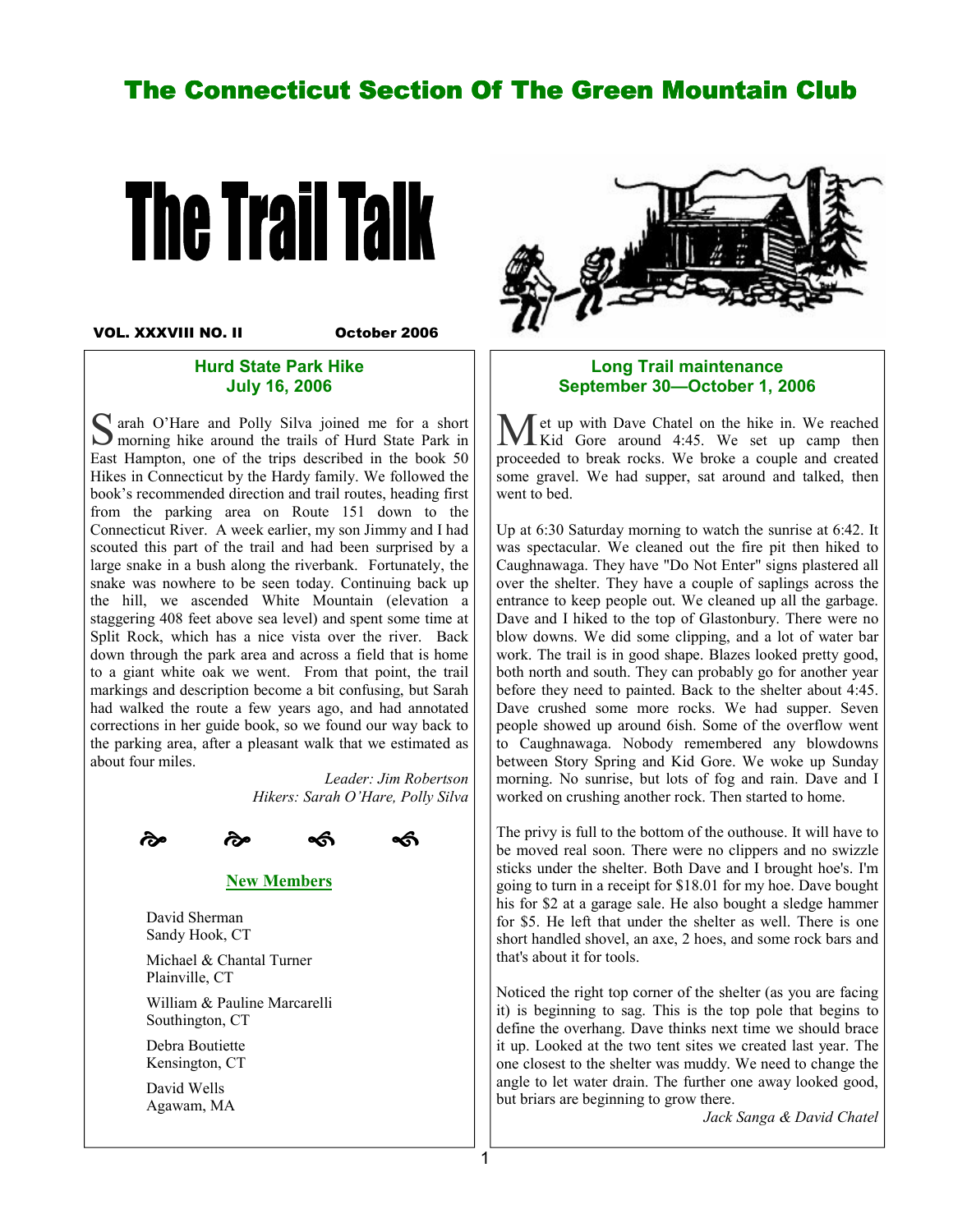# Club Information

http://www.conngmc.com Officers & Executive Committee Carol Langley—President (860) 621-2860, cosmical14@yahoo.com Dick Krompegal, 1st Vice President, Trails & Shelters  $(860)$  667-4205, rkrompy@aol.com Sarah O'Hare, 2nd Vice President, Activities (860) 563-7018, seohare7@yahoo.com Bill Brodnitzki, Director To GMC (860) 542-5641, wbrodnitzki $@$ snet.net Secretary, Position Open Jack Sanga, Treasurer (860) 648-9614, jsanga@cox.net Marge Hackbarth, Reporter to the Long Trail News. (203) 237-0560

Please direct all inquiries regarding the Club to the President: Carol A. Langley 67 Pondview Drive Southington, CT 06489 (860) 621-2860, cosmical14@yahoo.com

The Trail Talk is published four times a year in January, April, July and October. Activity schedules are included in each issue. Reports of activities and articles must be sent to the editor no later than the tenth day of the month of the publication. Send articles to: Dick Krompegal 142 Churchill Drive Newington, CT 06111-4003  $(860)$  667-4205, rkrompy@aol.com

#### Membership

When filling out the form to join or renew circle the Connecticut Section on the application to receive, at no extra charge, the Connecticut Section's newsletter and activity schedule.

| Dues:                                            |          |
|--------------------------------------------------|----------|
| Individual Adult                                 | \$35.00  |
| Family                                           | \$45.00  |
| Senior (70 or older) or Limited Income           | \$20.00  |
| Nonprofit or Youth Group                         | \$50.00  |
| <b>Business or Corporation</b>                   | \$125.00 |
| Send annual dues to:                             |          |
| The Green Mountain Club                          |          |
| 4711 Waterbury-Stowe Road                        |          |
| Waterbury Center, VT 05677-9904                  |          |
| (802) 244-7037, http://www.greenmountainclub.org |          |
|                                                  |          |



### Mt Moosilauke August 4, 5 & 6, 2006

E veryone met at the Pemi Campground on Friday night. We trickled in from about 4 to 10. Grace and Jim were the first to arrive. A slight navigational error delayed Jack, Ron and Mandy. They arrived about 6:00. We set up tents and then went to North Woodstock for supper. Choosing a place to eat with 6 very agreeable people isn't easy. Every suggestion is met with "OK". We finally decided on a nice family Greek restaurant. I think everyone was pleased with their meal choice. Back to the campground where I finally gave in to Mandy's constant pleadings and soundly beat her at scrabble. Laurene, the last of the party to arrive, showed up around 9:30.

Saturday morning was a bright and beautiful day. We dropped one car at the Gorge Brook trail where we would finish up. On the drive back, Jim, Grace and I almost hit a moose. It ran right in front of the car. Luckily we were on a dirt road at the time and not traveling very fast. It probably was no more than 20-30 feet in front of the car. This was Grace's first up close and personal "Moose Experience". The rest of the drive back to the Beaver Brook trail was uneventful, and we began our hike around 9:30ish.

In true to GMC fashion, we took the wrong branch right from the parking lot. About 0.1 miles later and back at the main road, we finally figured it out and turned around (like traveling downhill when you are supposed to be climbing a mountain wasn't enough of a clue). When we finally got on the right trail, there were all these dire warning signs. "You must be in great shape to do this trail." "This trail is really dangerous." etc., etc. The trail description for the Beaver Brook Trail is listed as "Strenuous: The Beaver Brook Trail is the shortest, yet most difficult route to Moosilauke's summit due to extremely steep and rough trail conditions around the Beaver Brook Cascades." Combined with all the warning signs we were starting to get a little nervous. We decided to do the trail anyway. What, me worry?

The trail followed a cascading stream for quite a while. There were plenty of good photo opportunities. For the first section of the trail (maybe a mile) it was constant up. Every step forward was a step up. It was like doing the Stairmaster. The trail was well maintained, and marked. In many places where the trail was just rock ledge, they had driven spikes into the rocks and then placed railroad ties on the spikes to create

steps. In some places they had driven in re-bar to make handholds. With these modifications and the fact that it was perfect hiking weather, we didn't find the trail all that "dangerous". In fact, Huntington's Ravine on Mt. Washington is a lot worse (and no warning signs). The second portion the trail was significantly flatter and was more like the normal hiking trails in CT. The final approach to

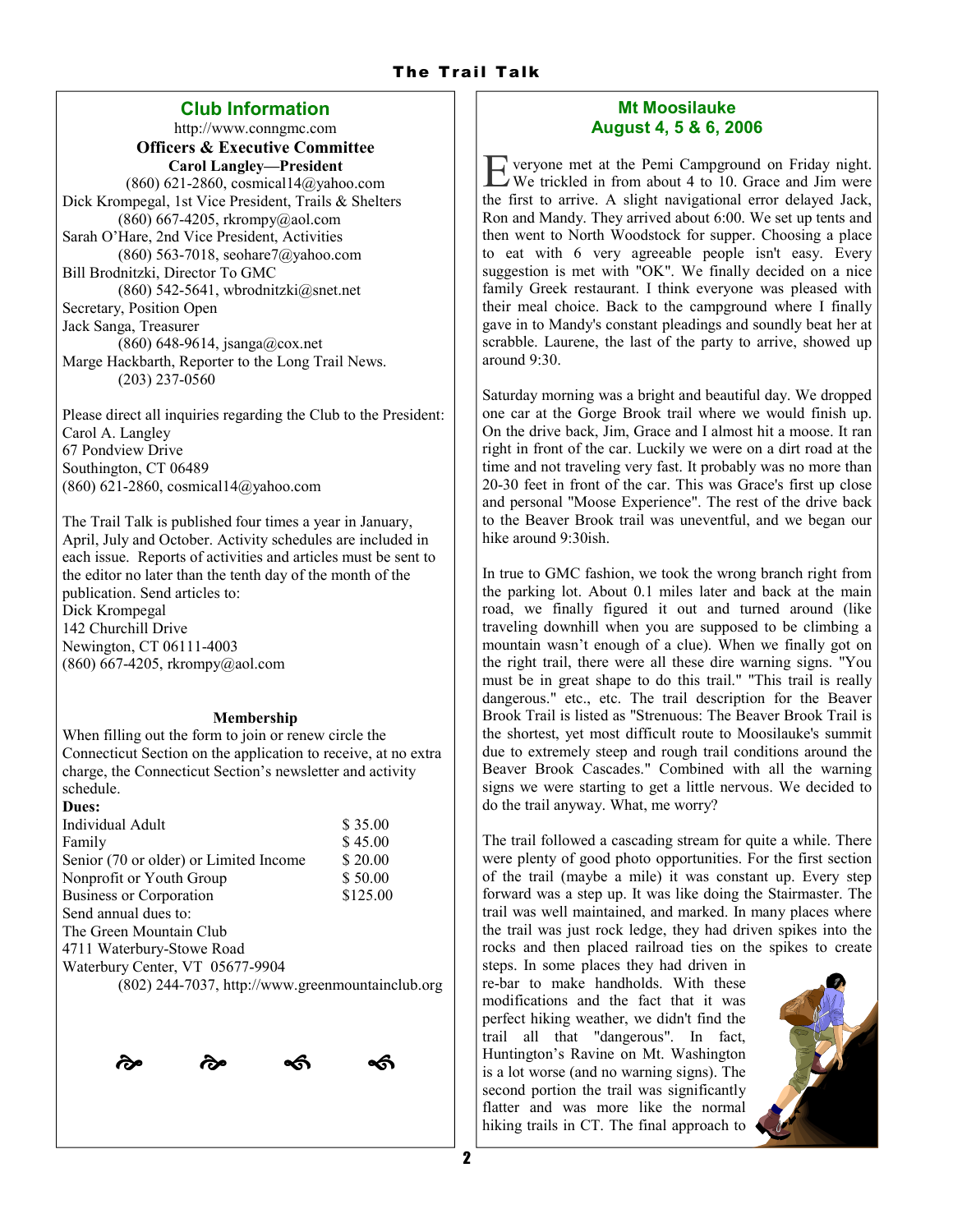the top was again all uphill, but a more gradual incline. We reached the summit before noon. This is a first for the group. Either we're getting better (even as we get older) or the mountains are getting smaller. The view from the top was really good. Not perfect, because there was a little haze, but we could see Mt Washington and all the other presidential whites. It was very sunny, but cool and windy at the top. Comfortable to hike in shorts and T-shirt, but when stopped for lunch most people put on additional layers. In most cases it was simply a wind breaker.

After a light lunch and about a 25 minute break, we took the obligatory group photo at the top, and then began down the Gorge Brook trail. This trail was not as strenuous, nor as scenic as the Beaver Brook Trail. There were two vistas on the way down which did provide good views. We were back at the car by 2:30.

On the way out, we noticed a stream that meandered through a bolder field. Someone had stacked rocks on top of each other. Now this wasn't just piling rocks up in a cairn. These were pointy rocks precariously balanced one on top of the other. We stopped initially just to look at them. Upon closer investigation we found some of them were true works of art. Since it was so early, we tried our hand at it. We spent about an hour stacking rocks on top of each other, and just cooling our feet in the nice clear babbling stream.

Finally hunger for ice cream drove us to stop stacking rocks and back into town. Since it was too early for supper, a light snack and then Grace and Jim left and headed back to Boston. Laurene, Mandy, Ron and Jack headed back to the campground. Mandy, Laurene and Jack went swimming in the Pemi river. We watched several people jump off a railroad bridge into the river. Looked like fun, but no one from our group did it.

Out of the water, into the showers, cleaned up and back to North Woodstock for supper. Our first choice was a BBQ Texas style restaurant. Upon walking in, and finding only 1 waitress and hearing a long-winded story about how none of the other help had showed up, how busy her life was, and why she was sooooo mad, we decided to try the Italian restaurant. That was a good choice. We sat outside on the patio, where it was starting to cool down. They had outdoor heaters going, but in my opinion the smoke and smell lessened what would have been a great experience.

Back to the campground, where Mandy insisted we play an outdoor trivia game, similar to Triva Pursuit. I won't go into great detail, but let it be known, that Mandy needs to learn a LOT more about the great outdoors before she plays again. It's now 10:30 but she still hasn't beaten me at any game this weekend. Finally I agree to a game of Acey/Duecy (it's played on a backgammon board), where by she proceeds to make up the rules as she goes along. Surprise, surprise, I lost that game. Finally we can all get some sleep.

Up at 7:00 on Sunday morning, strike camp and off to the Kayak store. We had signed up for kayaking down the Pemi River. It boasted class I and II rapids. The course started in N. Woodstock and went 7 miles downstream and is listed as 3 hour trip. We questioned if there was enough water in the river to make the trip worthwhile. The guide said this was their 2nd best year in 12 years. There were several rapids that were really fun. One was so much fun, that we decided to shoot it again. As we turned our kayaks around, mine got caught on a branch and the river flipped it over. I'm just there to provide amusement for my fellow paddlers, because they all had a good laugh at my expense. Good thing the water was only waist deep. It was the only tip over of the whole day.

We encountered a rapid that had a standing wave. That's where water encounters an obstacle (usually a rock) has to change course and then tries to rush back into the void where it had to split. The result is a wave that you can surf with the kayak and stay in place. If you're really good, it doesn't take any effort. Ron and Laurene managed to ride the wave.

We came to another railroad bridge (not the one by the campground) and again there were people jumping off it into the river. It was about 18-20 ft above the river. This time it was too great a temptation. I had to try it. You couldn't just jump off the bridge but had to climb from the railroad bed to the superstructure. Getting from the railroad bed to the superstructure was the scary part. A count of 3 and down I went. I don't know how deep the water was, but I never touched bottom. Anyway, I was the only one brave enough (some said stupid enough) to do it.

We meandered down the stream, shooting the occasional rapid until the very end. Just before the very end, there was perhaps a 6 ft drop in the river over a series of rock ledges. It was broken up into two 3 ft drops. For me this was the most challenging part of the river trip. No one from the group had any problems navigating the rapid. However, coming over the ledge, the kayak nose is pointed straight down. As a result we all took water into the kayaks because none of us had skirts. Right after that, was the landing where we hauled the kayaks out, spread stuff out to dry and waited for about 15-20 minutes for the guide to pick us up.

Since this has been such a rainy year and it had rained heavily the previous Wednesday, the level in the river was adequate. I think another 6 inches of water, and this would be a phenomenal section of river to do. Less water and I wouldn't try the section we did.

Back to North Woodstock for a light lunch (again at the Greek restaurant). We finally broke up and headed for home around 2:30 in the afternoon. I can honestly say a good time was had by all.

Hikers Grace, Mandy, Laurene, Jim, Ron and Jack.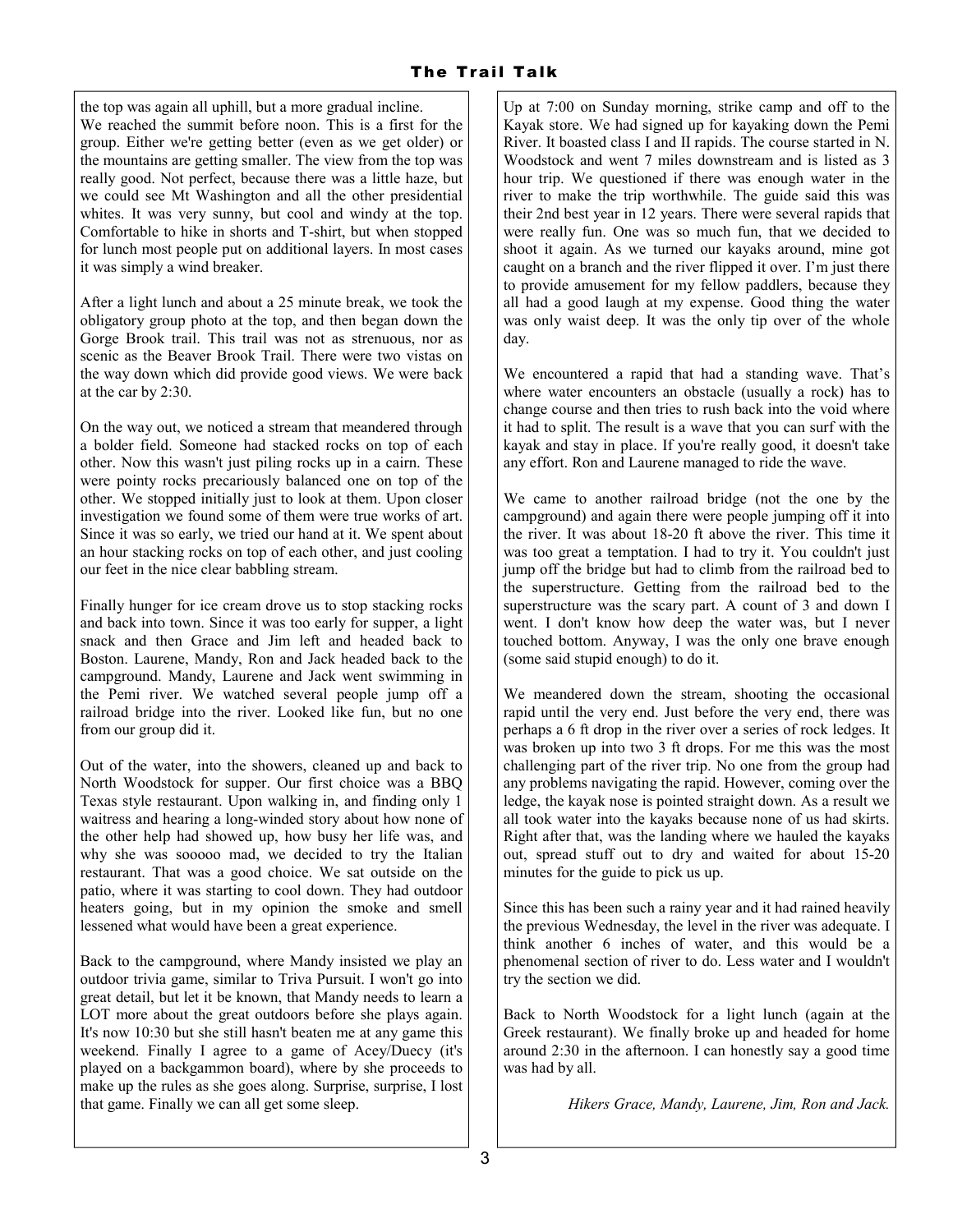#### New York AT Oct. 7-9, 2006

A n enthusiastic group of seven gathered Saturday morning at the Elk Pen parking area to begin our three day trek on the New York Appalachian Trail, traveling north through Harriman State Park. The trail was easy on us as we began an immediate ascent of Green Pond Mountain. For the next two miles the trail continued to be gentle until we reached the base of Lemon Squeezer, a narrow and steep passage through huge boulders. Everyone made it through, some with their packs, some without and one became stuck and needed a good strong pull. According to Ed, this section of trail was the first section of the AT to be planned out. In particular, the original trail blazers looked specifically for an interesting area to direct the trail through and so the Lemon Squeezer came to be.

Our first night's stop was to be at the Fingerboard Shelter.



With it only a four mile hike this first day, arrival was quite early. Other people had already set up camp for the weekend, understandably, for the shelter was grand! It was built in 1928 of stone with two built-in fire places. It was situated in a large open area with many tent sites and water easily accessible. Laurene and Ed

claimed their spaces in the shelter while everyone else found choice tent spots. Two women were settled in the shelter and their two friends tented nearby. Between them all they had four well behaved dogs. The littlest one, Roscoe, a Jack Russell Terrier, was a source of amusement to wile away the afternoon. A group of young men had also camped nearby for the weekend. Laurene, Don and Sarah went down to the brook to fetch water and then continued further to see Lake Tiorati. The lake was especially scenic with two small, colorful sailboats turning into the wind. Back at the shelter, Jack had a fire going. The day, closing into evening, produced the full moon which illuminated our campground. One by one, we hikers retreated into our sleeping bags, only to be awakened later by the young people having a party.

Sunday morning brought a gorgeous start to our day. As the sun was rising over the trees to the east, the full moon was sinking in the west. It was a sure sign for a terrific day ahead. The trail continued to be gentle until we reached the William Brien Shelter where we stopped for a break. It was another stone shelter but not nearly as grand as the Fingerboard Shelter. Most disagreeable, actually, as the area was terribly littered and unkempt, most uninviting it was. The shelter was located at the base of a huge rock scramble, the beginning of the arduous terrain ahead. Our lunch stop was to be at the crest of Black Mountain, a good choice, for the views were excellent, the Hudson River to the East, a clear view of the Manhattan skyline to the South and early autumn foliage in all directions.

Our night's destination was West Mountain Shelter where there was reported to be no accessible water. Therefore, it was imperative that we get water at Beechy Bottom Brook, about a mile before the shelter. The brook was located just after a harrowing cross of the Palisades Parkway, not once, but twice. Upon arrival at the brook, good 'ol reliable Jack was there waiting for us. After the adrenaline-rushing highway crossing the leader completely forgot about this most important stop! Carrying plenty of water to see us through the evening meal, tomorrow's breakfast and for our hike out, we all trudged a mile upwards and over rock ledges to the West Mountain Shelter. Soon after our arrival many others came and set up camp, including an inner-city scout troop. Jack started a fire but was soon criticized for smoking everyone out of the shelter so the evening passed without one. Happy Birthday, Rich! A birthday cake appeared, complete with candles and balloons. It was then learned that it was Jack's birthday tomorrow (Monday), Leslie's birthday on Tuesday and Ed's in another week! A little cake and a lot of laughter over this made us briefly forget the arduous hike of the afternoon. As the night settled in, the lights of New York City came on and we fell asleep to the orchestra of crickets and katydids.

Monday's five mile hike was done in three groups. Laurene and Jack set out first, then Rich and Leslie, then Don, Ed and Sarah. It was arranged that all would meet at Ed's van at the Bear Mountain Inn. The descent of West Mountain was an enjoyable one with numerous open ledges with fabulous views. There was some confusion at one road crossing and for a few, much time was lost in attempting to follow old blazes. Reaching the summit of Bear Mountain should have been a highlight but with all the cars, people and trash the moment was a disappointment. Having seen great views all weekend little time was spent at the summit. The descent was the last leg of the 19 mile trek. We all met at the van and heard about Jack, Laurene, Leslie and Rich's continued walk over the Bear Mountain Bridge and afterwards, lunching on Oktoberfest fare in the park. We all then piled into Ed's van and drove back to our cars for the long ride home.

> Hikers: Jack Sanga, Leslie and Richard Chandler, Laurene Sorensen, Don Hagstrom, Ed Myers Leader: Sarah O'Hare

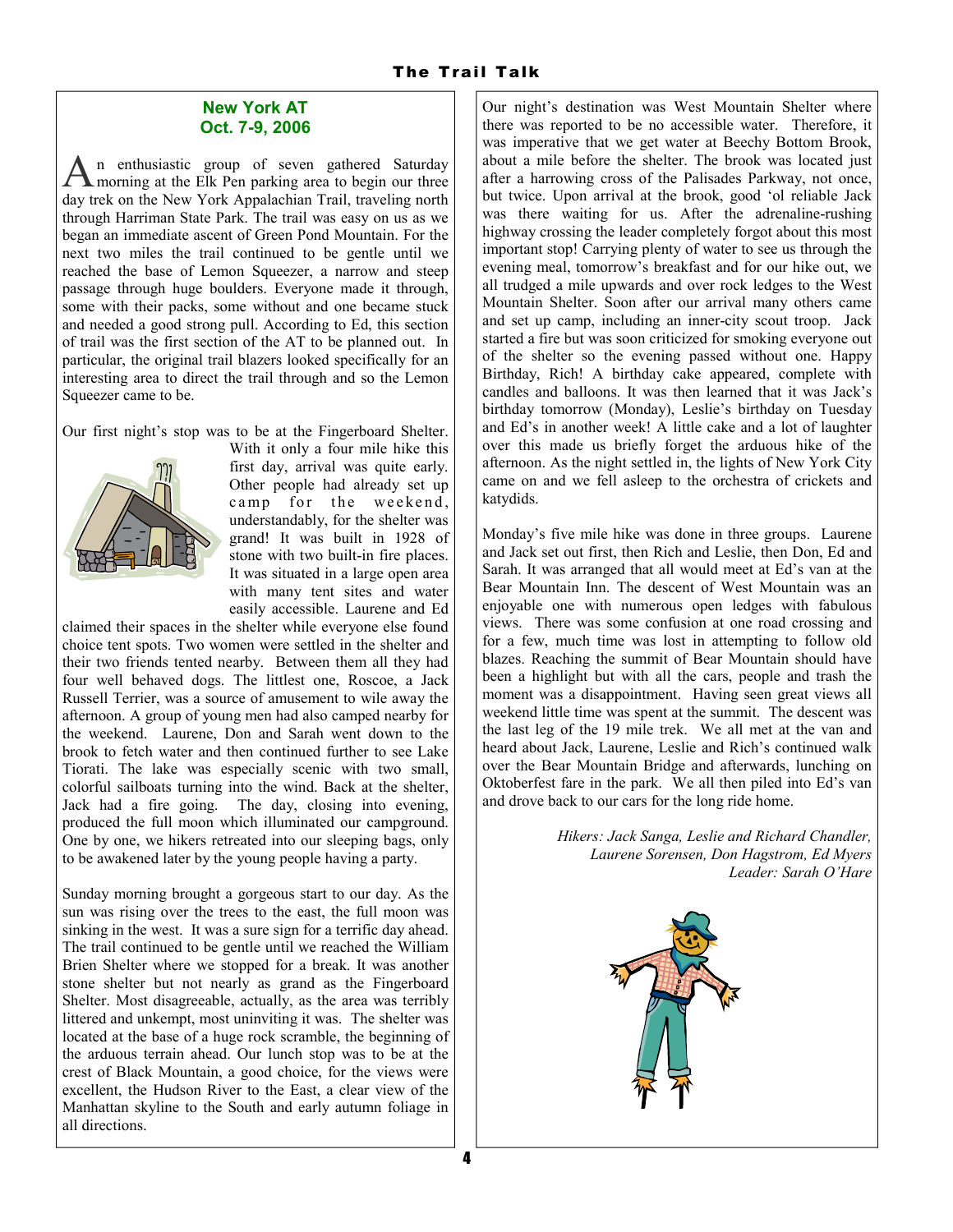## Metacomet-Monadnock Trail August 19

S ection 5 of the Metacomet-Monadnock Trail begins on US 202 in Holyoke, MA by the McLean Reservoir and ends six miles later on Rt. 141 near the Mt. Tom Reservation. It is a very scenic section traversing a wooded spur of East Mountain with abrupt trap rock ledges.

Driving solo without the keen eyes of her usual fellow hikers, Sarah managed to arrive at the prescribed time and place with some admitted detours. Bill sprinkled the drive to the starting point with historical facts of the area. After spotting the car, it was into the woods and on the trail. We skirted the northern tip of McLean Reservoir and ascended to a narrow ridge top now overgrown with scrub trees. Most of the trail follows old wood roads, logging trails and some ATV or snowmobile runs. Views to the east are rare and when found one could see Holyoke Community College, a very distant Wilbraham Range and the Connecticut River Valley, also known as the Pioneer Valley Region. Spectacular vistas to the west revealed Hampton Ponds Recreation Area, the Westfield River Valley and the distant Berkshire Range.

The trail has many ridgeline ascents, descents into brushy draws, turns and narrow ridges. It seems birds and animals were not moving about on this day but a four foot blacksnake did lie in our path. Our decision to skirt it was not necessary as the reptile slithered away from us. Some thoughts of climbing an abandoned radio beacon vanished as we examined the rusting hulk and realized our age group. After a number of stops on trap rock ridges, to my anticipated surprise the legendary peanut butter cookies made their appearance and disappearance. Near the Holyoke Revolver Club we crossed Cherry Street and from here the last two miles have been recently relocated onto Massachusetts Fish and Wildlife land at the request of private landowners. The end comes at the Whiting Street Reservoir entrance. See you here next time when we climb Mt. Tom and follow the ridge for a 6.5 mile Section 6 adventure.

> Leader: Bill "Mr. Capp" Falconer Hiker: Sarah O'Hare



### Metacomet-Monadnock Trail Section 6

S ection 6 of the Metacomet-Monadnock Trail begins at Rt. 141 in Holyoke MA by the Wyckoff Country Club and ends six plus miles later on Rt. 5 by the Connecticut River. It's the more spectacular section of the M&M Trail. It rambles over Mt. Tom, Whiting Peak, Goat Park and Mt. Nonotuck thru hemlock glens and along skyline rim with steep talus slides. A drizzle greeted us at the trailhead but was

not enough to deter the scheduled start. The 1.5 mile trail to the top of Mt Tom soon was shrouded in fog and rain. It follows an old tote road by a swamp then a large glacial boulder before it starts the steep climb to the top. The elders Don, Carol and Bill were the last to reach the site of the Old Mt. Tom Hotel, which is now home to an array of radio and TV antennas. Sadly fog



prevented any views of the surrounding country side. The trail continues along the top of steep 400 foot cliffs for about a mile. As the weather cleared superb views of Easthampton MA were revealed. A UMASS wind tower project poked out of the fog as we approached Whiting Peak. A steep descent brought us to the Reservation Center. With rumbles of when can we eat, Carol located a picnic table but Bill remembered more ahead on the trail. Times

have changed this ancient memory and the near mutinous hikers decided to eat by a rock outcropping half way up to Goat Peak. Except for Leslie and Rich we squatted on damp clothing to refuel. Henry had collected an array of mushrooms, some for lunch. Sarah's peanut butter cookies hit the spot. As is the case, a few hundred feet later we reached Goat Peak and the promised benches. From here views of the Oxbow and marinas were clear. The dampness caused slipping and twisting of body parts, which now had to be repaired in view of the public. An old paved road leads to Mt. Nonotuck and ruins of the Eyrie house. The descent was gradual on an old tote road leading to a power line. Even so the walking wounded. Bill and Sarah had little relief as we passed under US 91 and located our vehicles by the Connecticut River. Section 7 starts across the river, next.

> Hikers: Sarah O'Hare, Carol Langley, Rich and Leslie Chandler, Don Hagstrom, Henry Smith Leader: Bill "Mr. Capp" Falconer



# Quinnipiac River Paddle July 9, 2006

A beautiful sunny but windy day we had for our first trip down the Mighty Q. Our group met at the Banton Rd. boat launch in North Haven. The river level had dropped from the recent rains so we had very gooie thick mud to deal with to get into our canoes and kayaks. Mission accomplished off we went. A pleasant current took us down the river. The GMC water scout Jack Sanga led the way in his kayak as he paddled down the river.

First call of distress Sarah is yelling Henry get my paddle. Her paddle had slipped out of her hand as she tried to cut a branch. Those who paddle with me know that every trip has a little work involved. Fast action and Henry has the paddle in hand and we were on our way down the river till we met the next tree across the river. The Quinnipiac was pretty clear probably from the force of the heavy rain that carried it down river.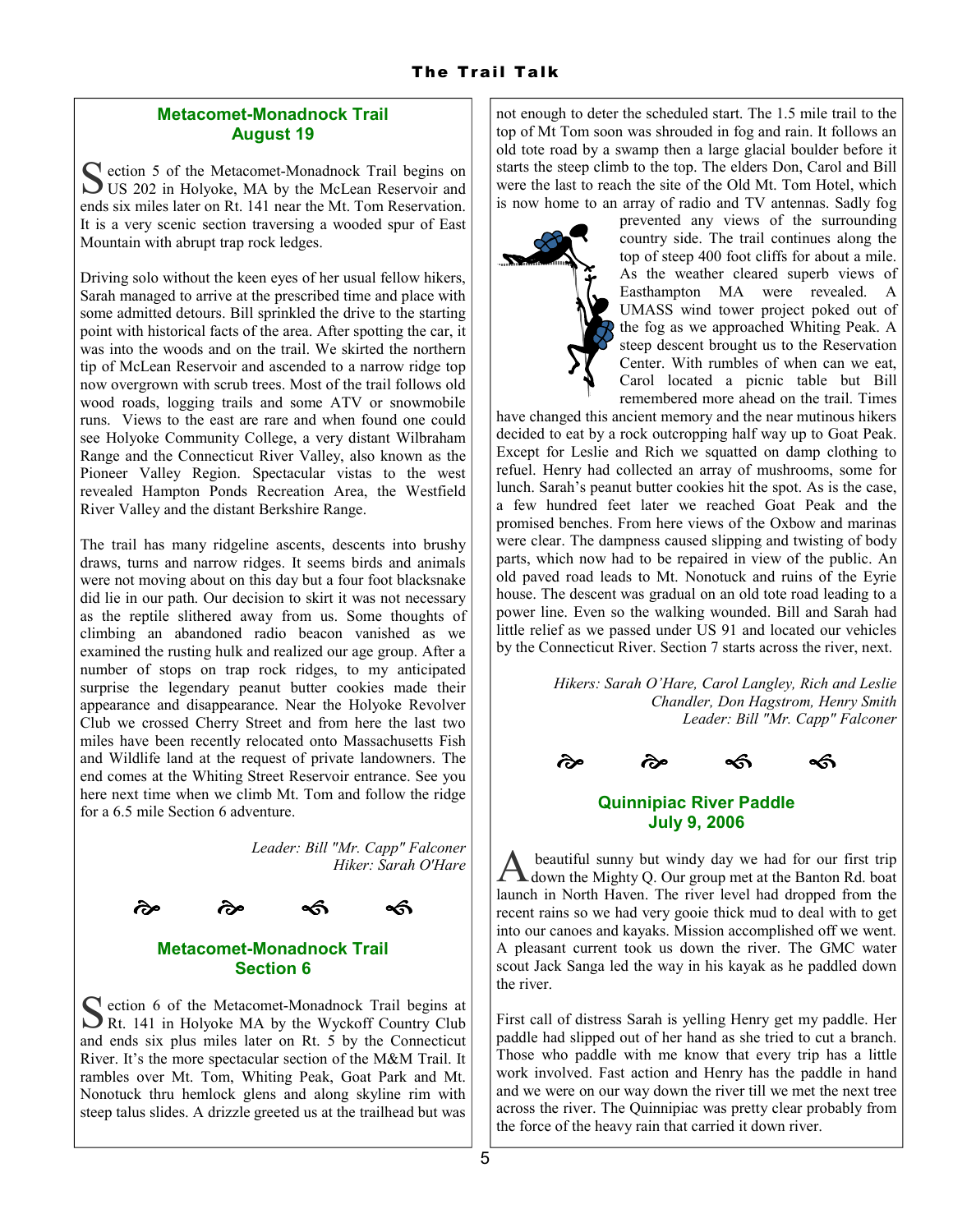After we crossed under the Sackett Point Rd. bridge the river widened significantly as we entered the Wildlife Area. The wind also increased and paddling for me in my inflatable became a struggle as it did for others in their canoes. Under the railroad bridge and into the marsh area where we net a few other paddlers some going up the river and others down. This area has placed platforms for the Osprey to nest each year and we were in for a treat since a nest was occupied. The mother became quite disturbed with our intrusion of her space and flew over head making a racket.

Not wanting to create a problem we paddled to Peciman Island where we had planned to have lunch. The tide was out so the water level was low. Eleanor Poole said we can just walk in and out of the canoe she jumped. Lordy, Lordy what do we have here someone is sinking in up to her knees into black sucking mud - get out the ropes and pull her out - the men sprang into to action and Eleanor was saved - lets get out of here. So back we paddle to the Wildlife Area but staying on the opposite shore and land at the boat launch. Not the nicest place to have lunch but we all had nice cement blocks that we sat on and were entertained by the mother Osprey teaching the baby to flap it's wings in preparation to take the first flight, which we did not witness.

By the time we finished lunch the tide was starting to come in and the wind was still blowing out of the south. Eleanor Poole and Dennis Butler who were in a canoe that was pulling me along as it became impossible to keep up decided we should head for the take out. Henry Smith, Sarah O'Hare and Jack Sanga went to the other side of the island hoping to get on to it but their attempts were futile.

Soon everyone was at the take out, pulling the canoes and kayaks out of the water and loading them on the roof racks. We then headed for ice cream at Cold Stone Creamery, not knowing how expensive a treat it would be most of us were shocked to find out our cones cost \$5.00.

Hope you all had a good time on the water. Thanks for joining me.

Paddlers: Henry Smith, Sarah O'Hare, Eleanor Poole, Dennis Butler, Jack Sanga & Carol A. Langley



### QUINNIPIAC RIVER PADDLE Sun. Aug. 27, 2006

Well we all know how much rain we had this summer and once again the weatherman was predicting showers in the afternoon. Just as we unloaded the canoes the sprinkles started looking at each other, I said "does everyone have rain gear if you do we can put it on and go play rain or go home and watch it rain". Three paddlers and myself carried the

canoes to the river, put on rain gear and started our day. The launch spot was a nice sandy beach where Henry Smith and I had cut a path through brush and poison ivy earlier in the week for this paddle. A nice strong current took us around the corner under the bridge as we started our wet day. The Mighty Q twists and turns around and around keeping one very alert. As always saws were necessary to cut trees and limbs that were obstructing the river path.

Henry Smith and Sarah O'Hare were in front so most of the cutting was done by the strong arms of Sarah. The rain really came down but we paddled on to our destination to our take out just above a broken dam in Cheshire. With rain and current becoming stronger paddling it became a bit challenging making all the twists and turns. Some places along the river banks there were stairs and screen houses that landowners had built to enjoy the peace and tranquility of the river during the summer. We also saw canoes and kayaks tied up. In one place we saw a blowdown that someone had dragged from the river and cut up for their firewood. Thank you very much. In one place the tree across the river was so large that we had to cut away branches and drift under lying almost flat in the canoes. One place that we reached took all four of us out of the canoes and between pushing and pulling we cleared a small passage. We were certainly making progress clearing the river.

The river was pretty clean from litter but just as we went into another bend in the river the was a cooler and other things caught in some brush, well one of the sticks from the brush was in the wrong place and as we turned the corner the caught it and the canoe turned over. At this point the river was over my head and I had gone in for a good dunking as did my partner Dick Arnold who lost his hat. The river is pulling us down stream which has more bends and we can't see around so we did some fast assessing of our situation. Since Dick could touch bottom we decided to go back up the river into a little cove we spotted where there was a bank and a shallow sandbar. Dick pulled the canoe by the rope and I swam behind kicking and pushing. In minutes we had emptied the canoe and were back in ready to try this bend again, success and off we go.



When we reach Sarah and Henry they ask what took you so long, I said "Oh, we decided to play in the water for a bit, they just

laughed, little did they know. As we reached the bridge under Rte 322 in Southington we took a lunch break. Henry forged on with saw in hand crossing the river to a huge blowdown that we needed dynamite for. After sawing a couple of limbs we decided to drag the canoes over the tree onto a sandy beach. Down the river again where we had a few rifles and some quick water. The last mile we were starting to get chilled since we were soaked to the bones and rain had not let up for a minute.

Reaching the take out we had to climb into the cold water and